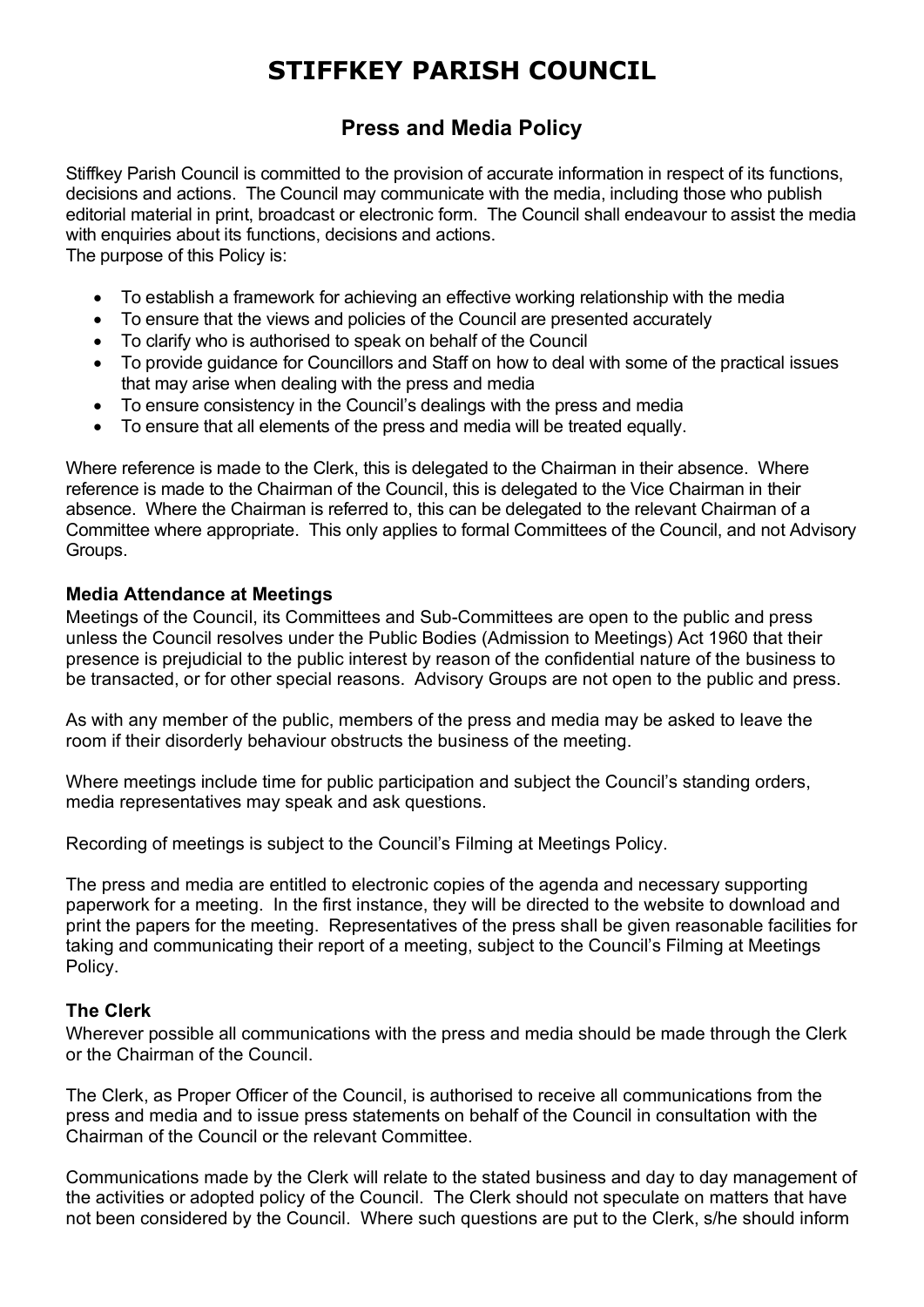the enquirer that they will be notified of a response within one working day where possible. The Clerk should then consult with the Chairman on a suitable response – which may be 'No Comment'.

The Clerk, in consultation with the Chairman, is authorised to publish press statements on any urgent matters where there is insufficient time for a Council meeting.

#### **Councillors**

Councillors should be aware that according to case law the role of councillor overrides the rights to act as an individual. Councillors must therefore be careful about expressing individual views to the press or media, whether or not they relate to matters of Council business.

While it may be legitimate for a councillor to make clear that they voted against a policy if this took place in open session, councillors should not seek to undermine a decision through the press.

Councillors should be mindful of predetermination when making comment to the press, and ensure that any views expressed could not result in an accusation of predetermination. If this is the case, councillors are required to declare the interest and withdraw from the debate at that point.

Councillors occupying more than one role of public office (for example district or county councillor) should make it clear to the press in which capacity they are acting. If their role as Parish Councillor is identified, either intentionally or otherwise, they should consider whether predetermination may apply.

#### **Press Releases / Approaches made to the Press / Media by the Council**

Press releases may be issued proactively to alert the media to a potential story, provide important public information or to explain the Council's position on a particular issue.

Press releases made on behalf of the Council will normally be prepared and issued by the Clerk in consultation with the Chairman of the Council.

A direct approach by the Council to the media seeking an interview, issuing a statement or press release, or to publish an article may only be made with authorisation from the Council or relevant Committee, except in the following situations:

- ➢ The direct approach relates to an event being co-ordinated by the Council, for example a public consultation;
- $\triangleright$  The direct approach relates to advertising a tender for works or other opportunity to engage with the Council on a basis approved by the Council (eg opportunities for contractors to price for services requested by the Council);
- $\triangleright$  There is insufficient time for a Council meeting, and the matter is urgent enough to warrant response.

#### **Approaches from the Press / Media**

Unexpected approaches from representatives of the media can lead to unguarded comments being made, and great care must be taken to avoid misrepresentation of the Council's policy or position on the matter in question. Reporters should be directed to contact the Clerk if they want to carry out an interview or obtain a statement about the Council's business and actions. Interviews may be given by the Clerk; Chairman of the Council; or the Chairman of the relevant Committee.

Except in most straightforward cases, the enquirer should be informed that a statement will be made within one working day and they should be asked to set out clearly what they want to know. This will allow time for the Clerk to consult with the Chairman in producing a carefully worded response within a reasonable time.